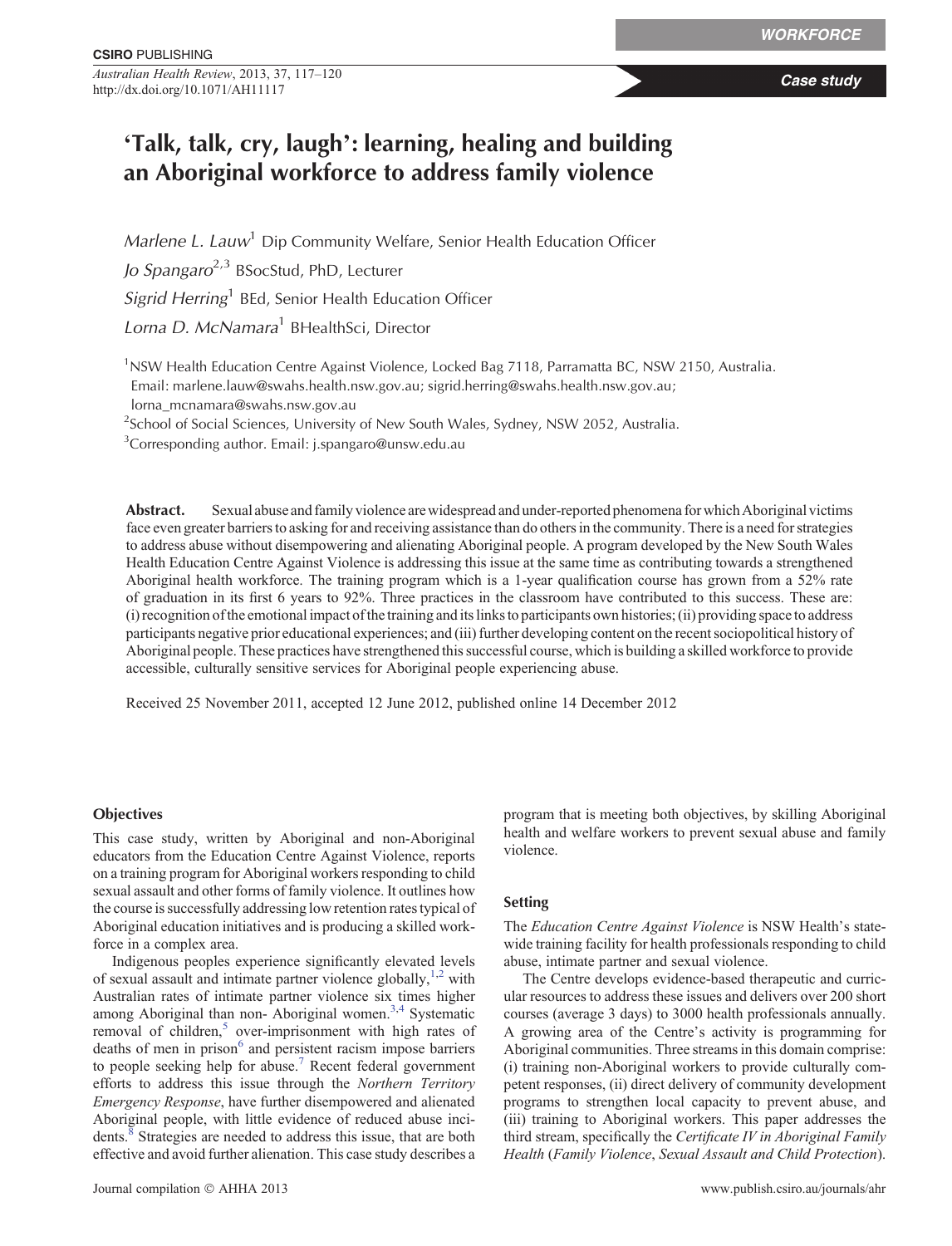# **Participants**

The Certificate IV is funded by the NSW Department of Health as a qualification course for Aboriginal positions specialising in response to family violence.<sup>9</sup> Offered exclusively to Aboriginal participants, the course provides graduates with a nationally recognised qualification accredited by the Vocational, Education and Training Assessment Board, Australia's formal education accreditation body. The course was developed in consultation with a curriculum advisory committee and community representatives.

Delivered over 12 months in six modules, each of 1-week duration, graduation is dependant on satisfactory completion of 11 written assessments. At time of writing 12 courses had been delivered to 196 participants, of whom 160 had completed and 107 qualified.

## **How the course has changed and grown**

Initially cofacilitated by non-Aboriginal trainers, the course is now fully taught by an Aboriginal training team. The first 5 years of the course saw an average intake of 11 students per year, with a 52% qualification rate. Since 2007 the average intake has grown to 22 students and in the last 2 years the qualification rate has grown to 92%.

Three key developments in the life of the course have contributed to this success. These developments and their impacts are described below, illustrated with quotations from the learning journals of the 2010 intake, reproduced here with students' written consent.

# *Recognising the impact of personal histories of trauma and abuse*

From the outset we recognised that students' personal histories of abuse could create barriers to their learning.We find that across all the Centre's courses at least 25% of participants have experienced one or more forms of lifetime abuse, in line with prevalence of these experiences in the community.<sup>[10](#page-3-0)–[12](#page-3-0)</sup> The higher levels of abuse in Aboriginal communities translate in the Certificate IV classroom to a situation in which *all* participants, or a close family member, have directly experienced sexual or family violence. In some instances it is the training that provides the impetus for participants to identify past experiences as constituting acts of abuse. This can be particularly confronting for the students. Many have had multiple experiences of trauma and racism, which for some include removal from families as children. A typical student comment in this regard was that by C:

'This had a hard impact on me emotionally and it has reminded me of a lot of things that happened in my past.'

In the classroom personal trauma histories are addressed by predicting the likelihood of high prevalence of abuse levels in the group and of negative reactions being triggered. Additional strategies include dedicating time to debriefing participants after potentially distressing material and availability of trainers for support during, after and between modules. Tapping into traditional Aboriginal culture, humour is used as a deliberate tool to relieve stress, to acknowledge and move beyond mistakes and to promote a positive outlook. The process of this way of learning and its impact was described by B:

'Talk, talk, cry, laugh. I can now provide information on child sexual assault to the community.'

# *Legacies of prior educational experiences*

Recognising the importance of role models and for Aboriginalled solutions, the Centre worked in the early years at skilling a team of Aboriginal trainers to take over delivery of the course, which occurred in 2003. An unexpected outcome of this development was that participants began to reveal their anxieties about being in an educational setting. We learnt that many participants have negative associations with learning. Many recall feeling unwelcome in classrooms. This sense of exclusion from schooling is not solely subjective. Up until 1972 Aboriginal children could legitimately be excluded under state education policies if any member of the school community, including parents objected to their presence.<sup>[13](#page-3-0)</sup> The anxieties of participants are typified in the following comment made after attending Module 1.

'I had very little education for myself when I was a young person... So I felt like I was learning for the first time.'(V.)

An all-Aboriginal learning environment allows questions and fears to be addressed without risk of humiliation.

'I have done all this in a uni course and didn't understand a word of it. I have learnt so much and feel more comfortable to talk about the issues.' (G.)

Additional strategies used are: establishment of group rules emphasising the value of all contributions and the group's expertise apart from book learning; options for pair work; and provision of learning support between sessions. Motivation to complete the course is built through frequent discussions about the graduation ceremony. This event is highlighted from the outset as a landmark goal to work towards, which is celebrated with a lavish, accolade-filled ceremony, in recognition of students' achievements.

## *Addressing the historical context of being Aboriginal*

The most recent development has been the restructuring of the course to provide detailed content in the first module on the postcolonisation history of Aboriginal people, particularly on the stolen generations. The idea for this came about by chance, when some Aboriginal participants attended the Centre's cultural competence course, usually attended only by non-Aboriginal workers. The accidental Aboriginal participants were shocked to learn about their history and its consequences, which had been unknown to them. We had previously assumed that most Aboriginal people would be familiar with the details of post-invasion dispossession of land and removal of children. In fact we now recognise that the recent past is so traumatising for Aboriginal elders and community members, that it is rarely spoken of, and more rarely in a coherent manner. This history is taught in the first module of the Certificate IV course, where it has a galvanising effect on most participants.

'The impact was profound and deeply disturbing. I had no idea it was as tough as it was for my people.' (W.)

'I identified and named issues I have dealt with all my life, but could never put a name to.' (D.)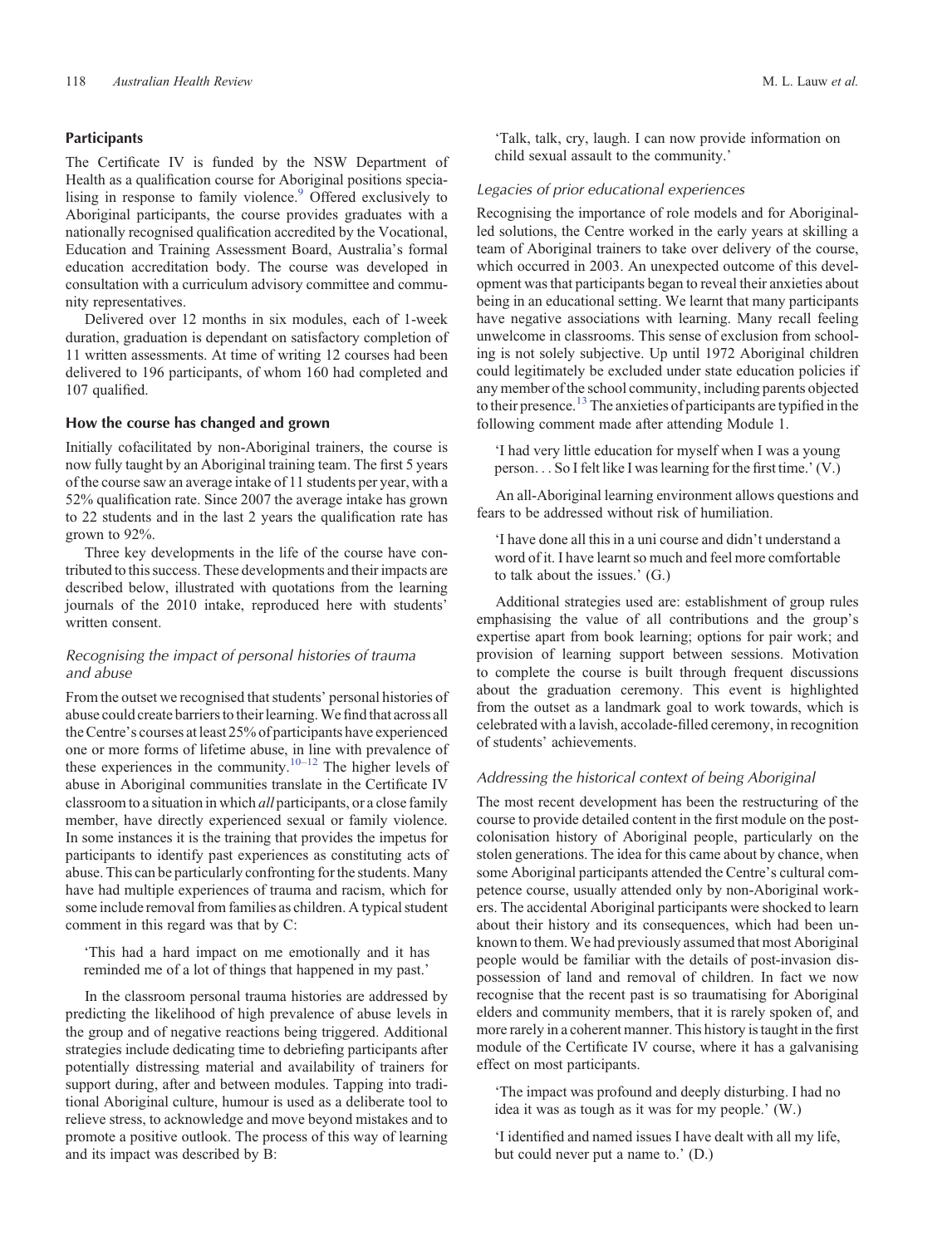Including that history at an early stage leads to a profound shift among many participants. Instead of the prevailing sense of shame in being Aboriginal that is often brought into the course by participants, a different understanding is fostered. Re-positioning what it means to be Aboriginal in this way allows shame about the high levels of abuse in Aboriginal communities to be discussed. Shame at being Aboriginal, at having poor educational outcomes and about high levels of abuse in Aboriginal communities are interconnected. By addressing all three, participants come to view their families and history in a new light, feel less to blame and take new pride in being Aboriginal.

This shift in perspective also influences the internalised racism that is the norm for most Aboriginal people and which is often redirected towards others in the family or community. Instead of continuing to blame themselves and others in the community for the health, social and economic disadvantages they experience, participants start to become more compassionate towards their own people. This is important, as these are not only fellow community members, but also the clients the students serve.

'Gives us more understanding of how past wrongs have affected our people. I will be more aware of how I deal with our clients.' (K.)

#### **Outcomes**

As stated previously, the course's qualification rate has grown from 52% to 92%. A recent independent evaluation found that the course employs high-quality content and materials, uses rigorous, transparent assessment processes and is taught by trainers who are highly regarded by both students and their managers.<sup>14</sup> It further found that completing the course has enabled several students to obtain more senior positions. Consultation for the evaluation with external stakeholders indicated that significant new initiatives have arisen as a result of graduates' new skills. As an example one graduate formed a local child protection committee with which she lobbied for action, resulting in media coverage and a visit to the community by the NSW Ombudsman.<sup>[14](#page-3-0)</sup> Most participants describe not only increased skills, but personal effects, through which they have come to regard themselves and their communities in new ways.

'I learned more than I ever knew about this even though I've lived it. I understand so much more what stops Aboriginal families from moving forward.' (E.)

'I have a sense of hope now.' (B.)

Students' confidence to undertake further study was noted in the evaluation report to be an outcome of the course, and demand for further training by graduates resulted in 2011 in the introduction of a follow up course. The *Advanced Diploma of Aboriginal Specialist Trauma Counselling* now allows those who have successfully completed the Certificate IV to learn specialist counselling, complex case management and advocacy skills. Thirteen participants commenced and completed this course in 2011. Planning is underway with the University of Sydney for articulation from the Advanced Diploma into Faculty of Education and Social Work postgraduate courses. This will provide Aboriginal health workers with the best possible platform for

secure employment, and further enhance the skill level of the workforce.

## **Problems and constraints**

As with any new initiative there have been challenges. One issue flagged in the evaluation was lack of appreciation on the part of students' managers of the emotional and learning difficulties they face, leading to unrealistic expectations of workers at times. This is now being addressed by providing comprehensive documentation to managers about the course, its impact and expectations on participants. A second challenge is managing the disruption to participants' training caused by ill health and family crises. Our participants lives reflect the profound health disparities between Aboriginal and non-Aboriginal people;<sup>15</sup> health problems are frequent and often serious. At times this interferes with students' learning, and trainers have frequently had to advocate for rural participants requiring health services in Sydney during the training.

#### **Lessons learnt**

Delivering this course has demonstrated that it is possible to simultaneously address the personal impacts of abuse, poor previous educational experiences and the sociopolitical context of Aboriginal history post-colonisation. By doing so Aboriginal workers learn to be effective at responding to the trauma burden carried by their people.We contend that not only is it possible, but it is in fact *necessary* to attend to these three aspects of the pedagogical experience. Only in this way will Aboriginal health workers become free to operate effectively and with pride in the workforce, compassionately supporting their communities.

Our experiences provide lessons for other educational initiatives aimed at under-representation of Aboriginal people in the professional workforce. Despite comprising 2.5% of the population, Aboriginal people make up only 0.2% of Australian medical practitioners and 0.6% of nurses.<sup>[15](#page-3-0)</sup> These rates remain low despite the introduction of numerous initiatives in tertiary education institutions.[16](#page-3-0) Most of these initiatives adopt highly selective inclusion criteria as the primary strategy for ensuring course completion.<sup>17</sup> In contrast, this program addresses the many barriers to Aboriginal students completing education by directly engaging with their traumatic prior experiences and negative educational experiences, and by examining the history that explains much of the real disadvantage Aboriginal people continue to experience. In this way training links directly to powerful lived experience, which left unacknowledged is a barrier to learning. By drawing directly on this experience the learning is profound, can support recovery from past traumas, and provide a qualification and skills in an area of high need.

#### **Competing interests**

None of the authors have conflicting interests to declare. None of the funders of the Education Centre Against were involved in decisions to present the material here, or in collection or analysis of data.

# **Acknowledgements**

The input of the Aboriginal training team and others at the Education Centre who established and refined the Certificate IV course are gratefully